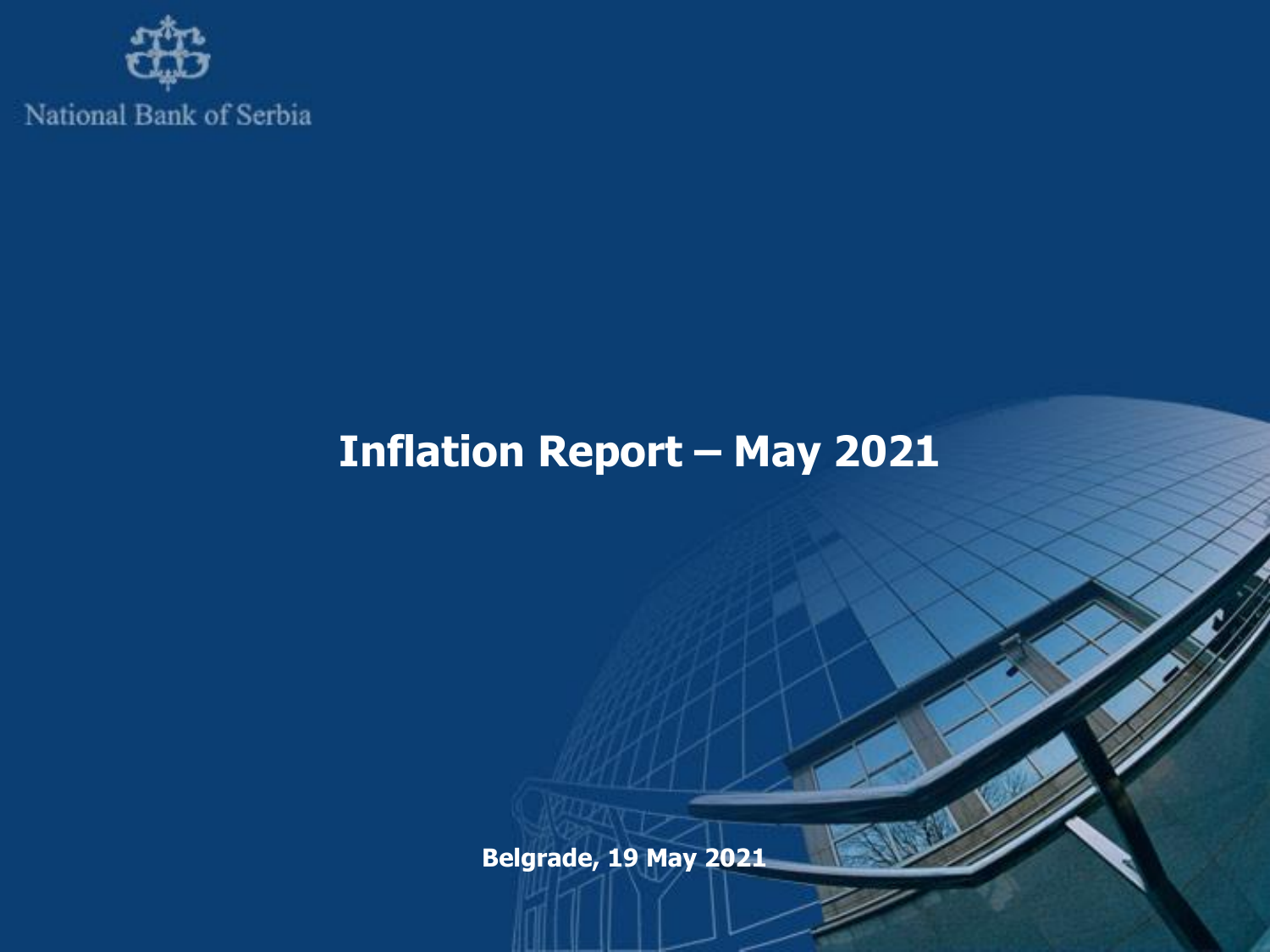

### **Industrial production and exports reached their pre-crisis levels in mid-2020**



#### Chart 1 **Total industrial production**

Chart 2 **Goods exports (f.o.b.)**

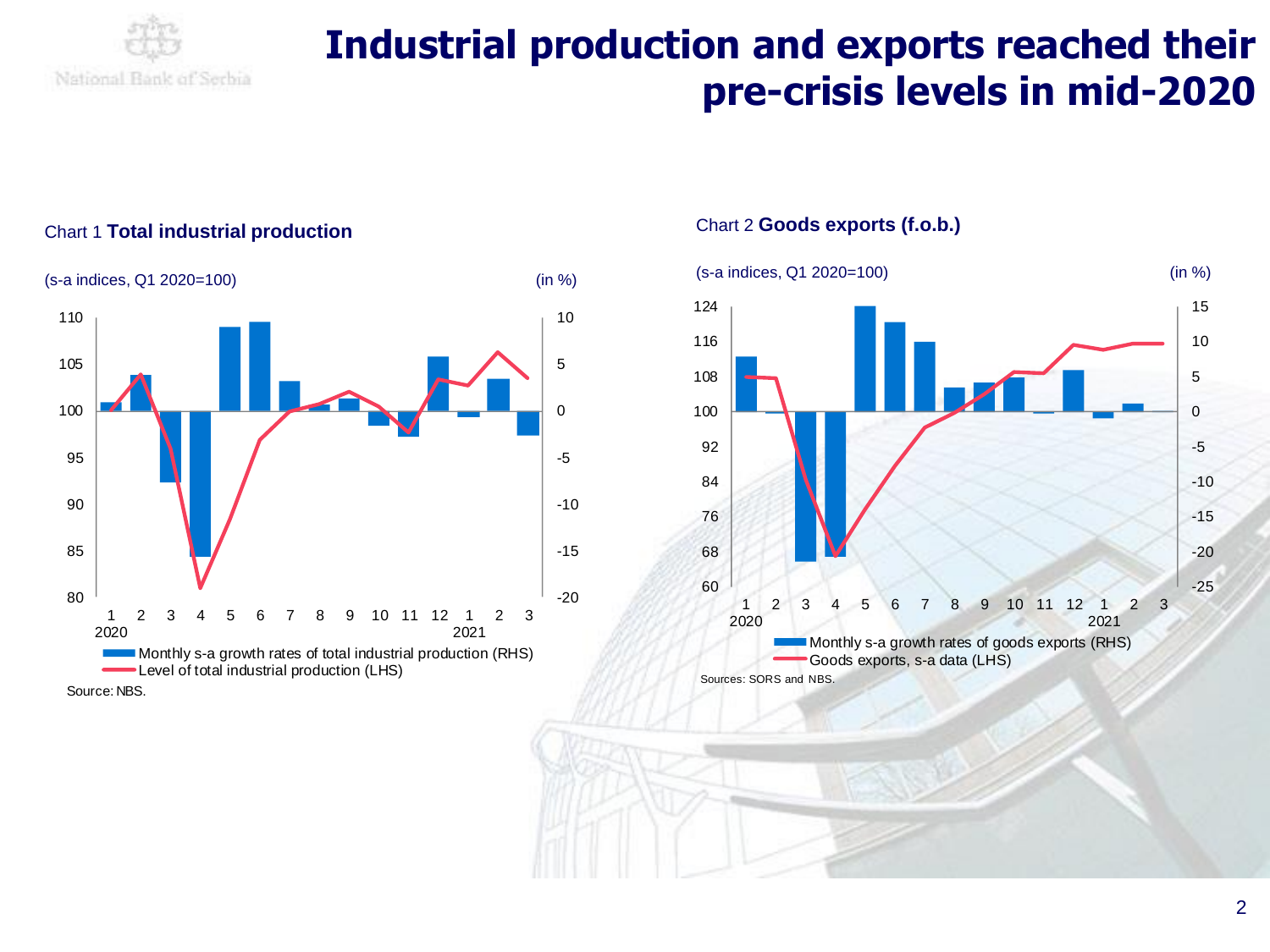

### **Inflation will move around the target midpoint over the next twelve months**

#### Chart 3 **Headline and core inflation** (y-o-y rates, in %)



Sources: SORS and NBS calculation.

#### Chart 4 **Inflation projection**

(y-o-y rates, in %)

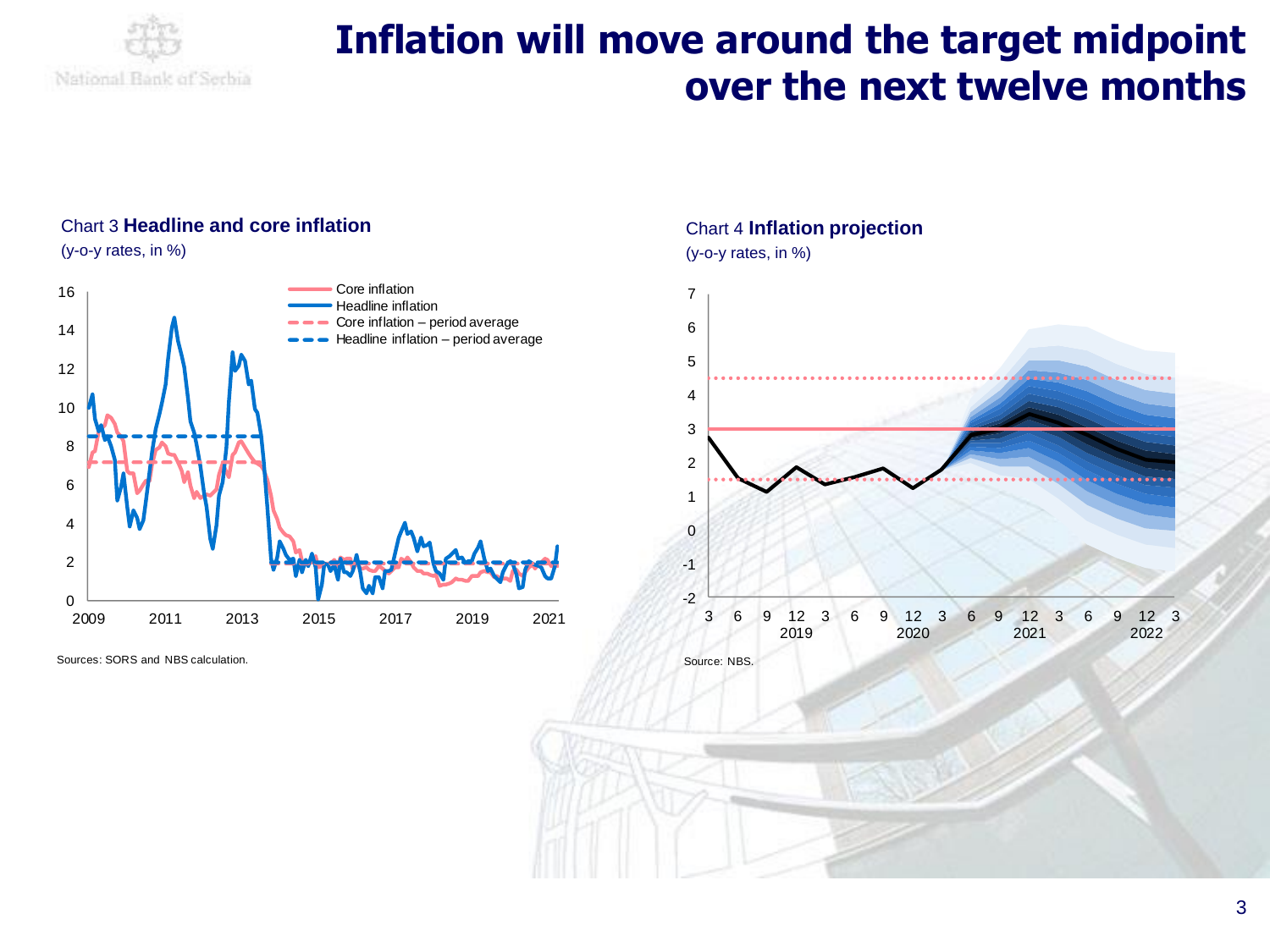

### We expect GDP to grow 6% this year

Chart 5 **GDP movement**



Chart 6 **GDP growth projection** (y-o-y rates, in %)

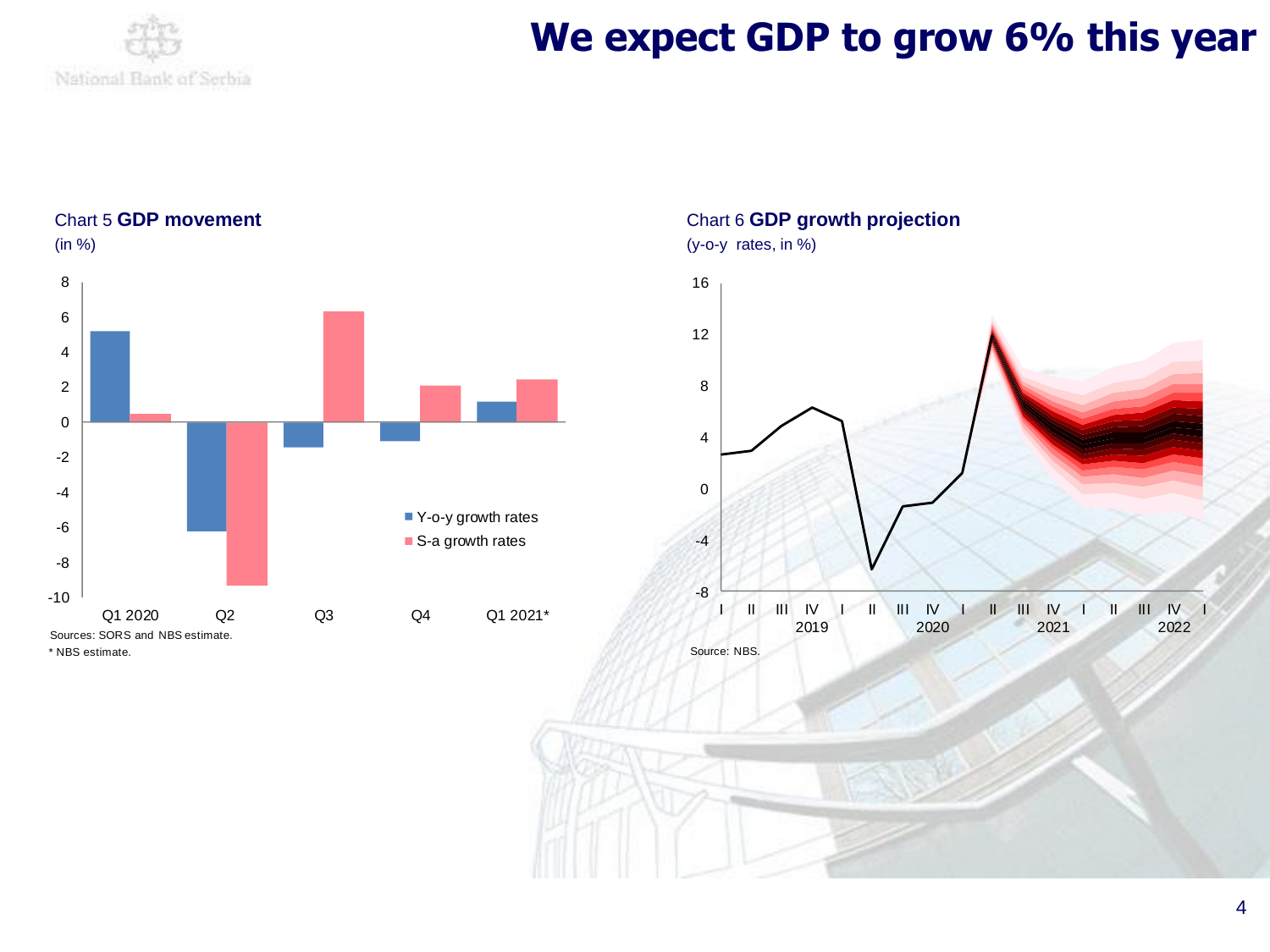## **Credit rating has been maintained at a level just below investment grade, the rise in public debt in 2020 was among the smallest in Europe owing to a more favourable GDP outcome**



Chart 7 **Serbia's credit rating with Fitch and Standard &** 

Sources: Fitch and Standard & Poor's.

**Poor's** 



Sources: European Commission and Ministry of Finance.

Chart 8 **Change in general government public debt in EU countries and Serbia in 2020**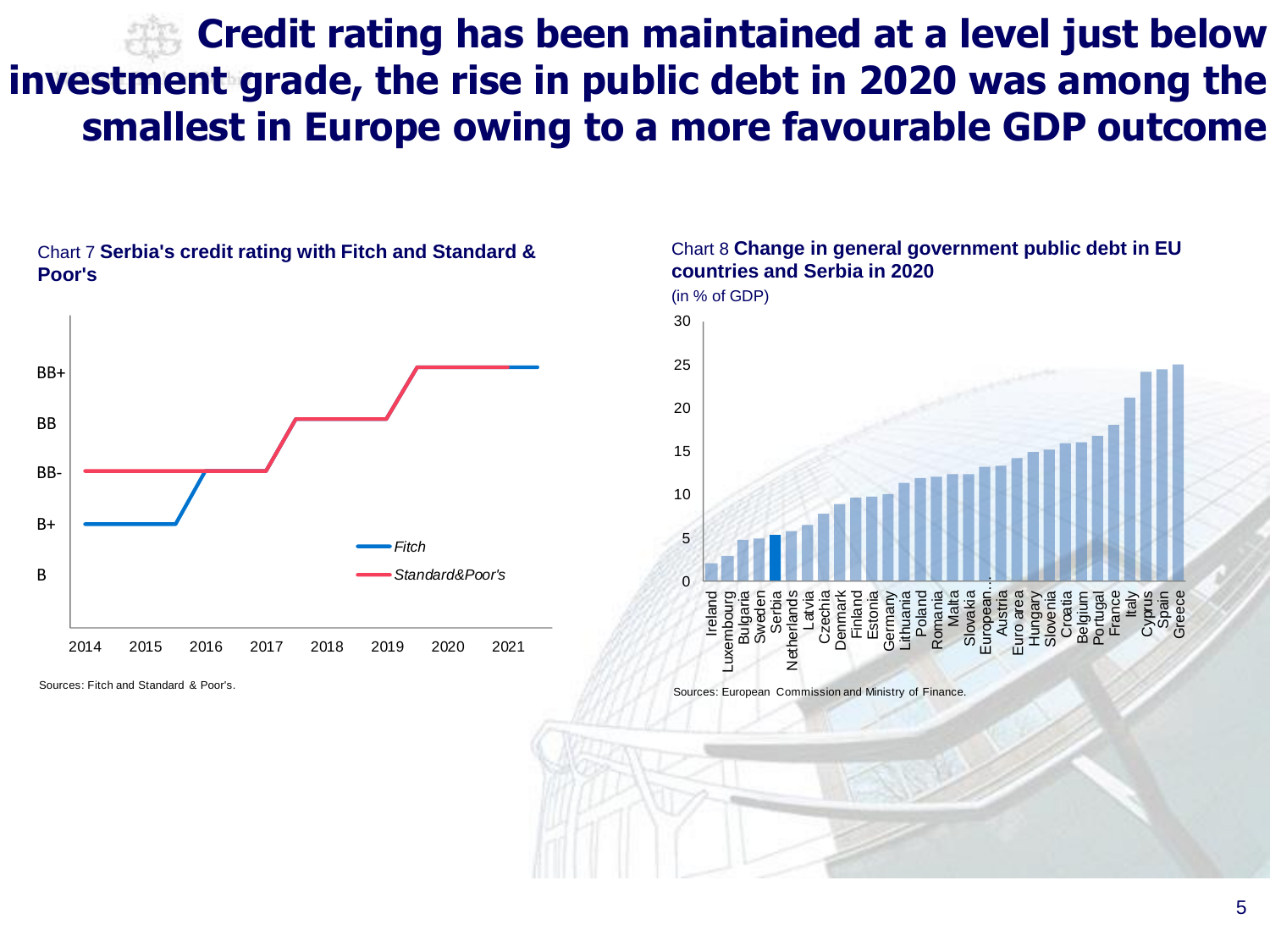

### **The current account surplus in Q1 was supported primarily by the two-digit growth in exports diversified by product and geographical region**

#### Chart 9 **Movement of main goods export components** (contributions to y-o-y growth, in pp)



#### Chart 10 **Movement of main goods import components** (contributions to y-o-y growth, in pp)

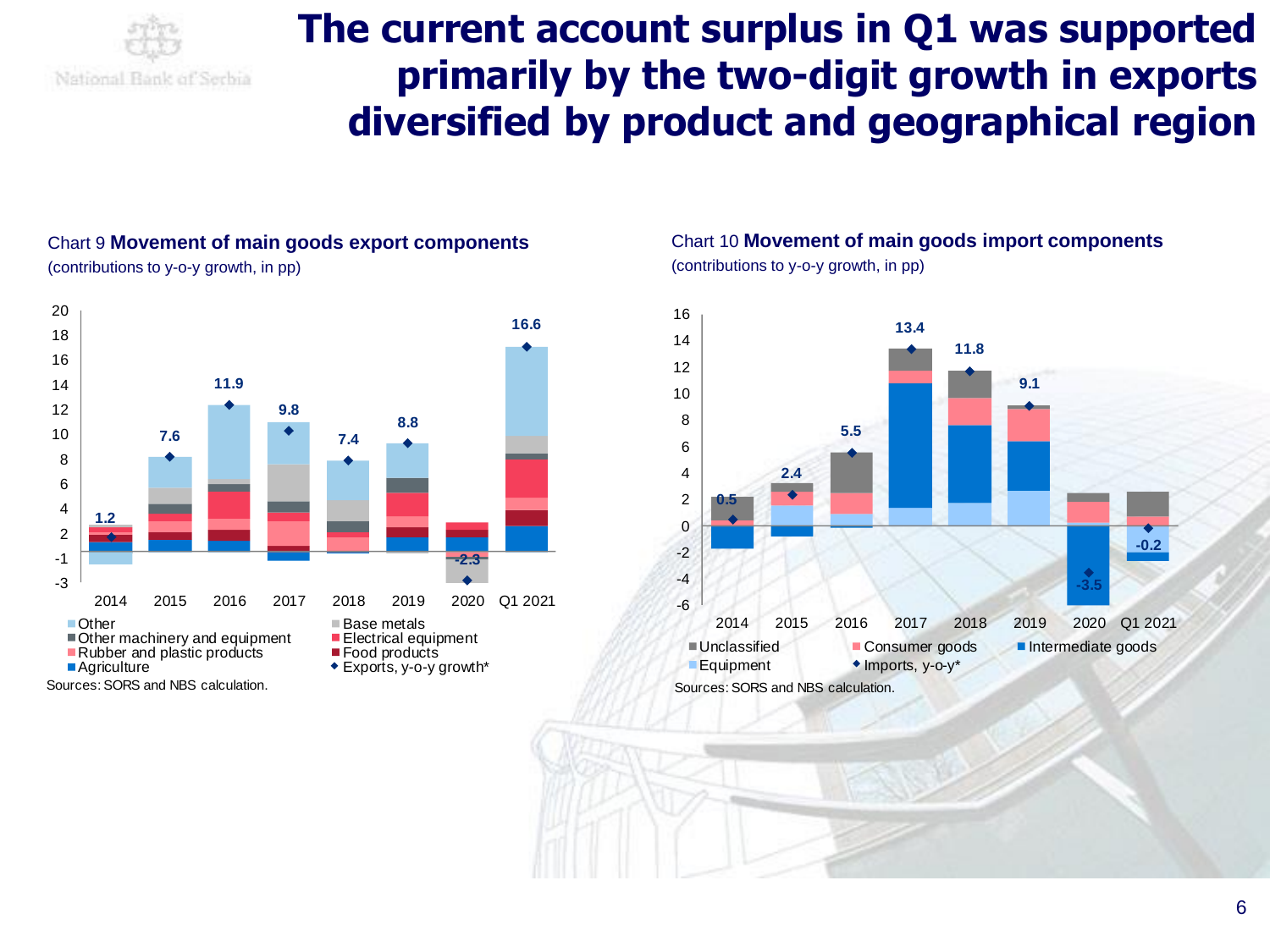

### **FDI diversified by project and geographical region and FX reserves at an adequate level are strengthening the external position**



#### Chart 11 **FDI structure by sector** (in %)

Chart 12 **NBS FX reserves**



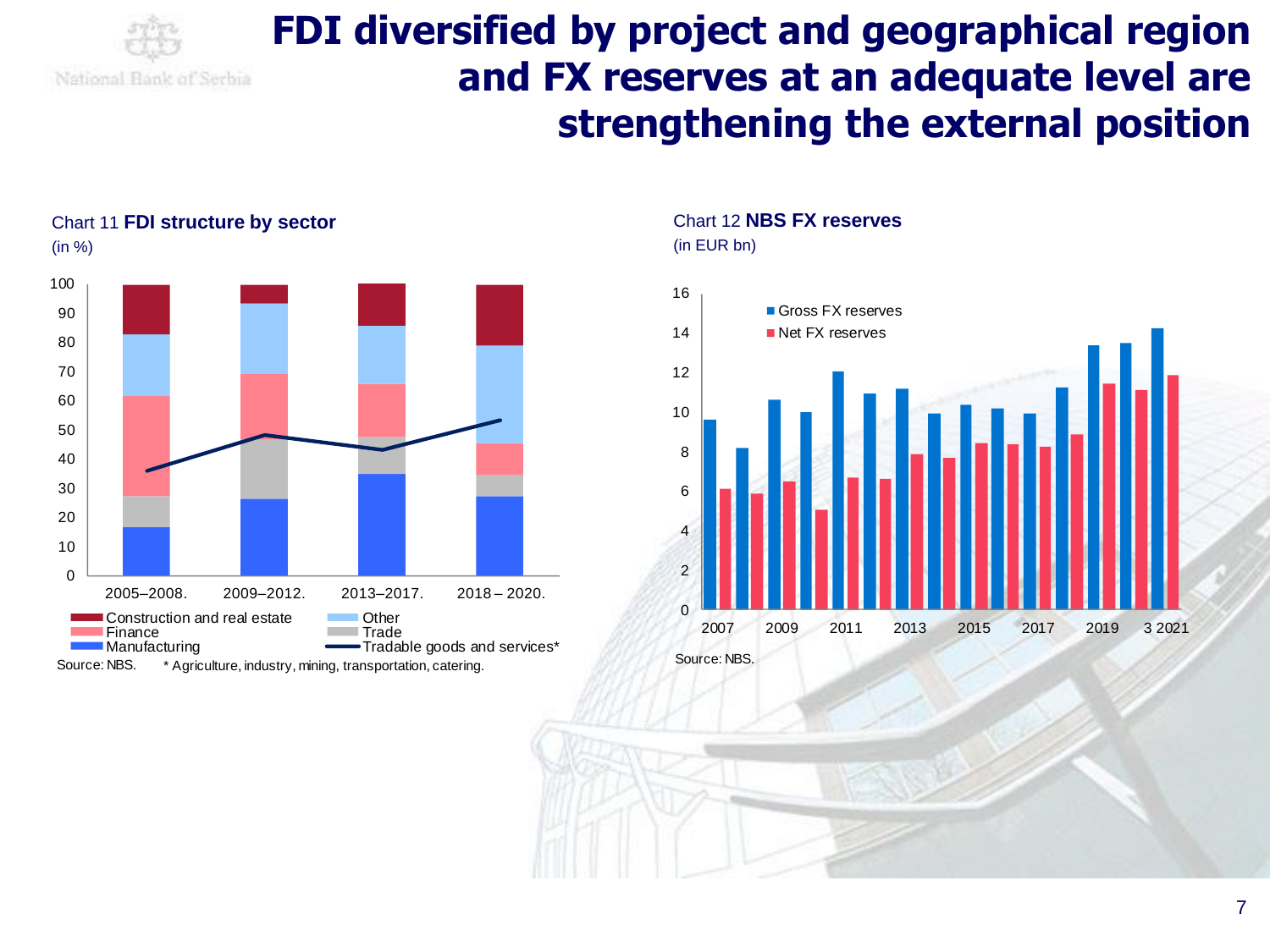

### **The sustainability of economic growth is supported by a rising share of investment and exports**

#### Chart 13 **Fixed investments** (in % of GDP)



#### Chart 14 **Share of goods and services exports and imports in GDP**

(in %)



\* NBS estimate.